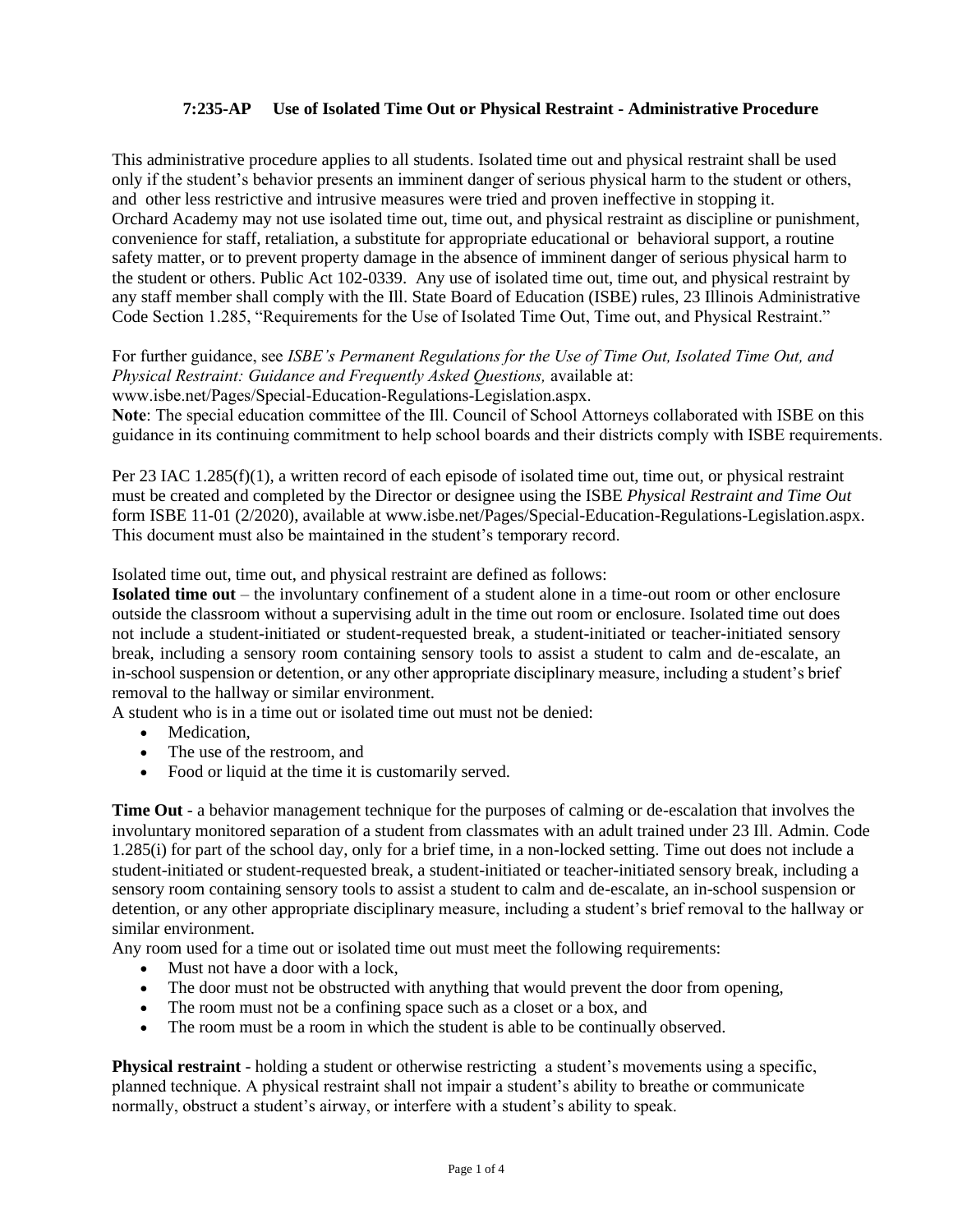*Prone physical restraint* is a physical restraint in which a student is held face down on the floor or other surface and physical pressure is applied to the student's body to keep the student in the prone position. Per 23 IAC 1.285(d)(5), prone restraint is prohibited in all Illinois public schools and special education cooperatives. Prone restraint can be used in special education nonpublic facilities approved under Section 14-7.02 of the School Code if all of the following statements are true for each child who is placed in a prone restraint:

- The student's Behavior Intervention Plan (BIP) specifically allows for prone restraint.
- The BIP was put into place before January 1, 2021.
- The BIP has been approved by the Individualized Education Program (IEP) team.
- The school staff member(s) applying the prone restraint have completed training that fulfills the requirements set forth in 23 IAC 1.285(i).
- The school must be able to document and demonstrate to the IEP team that the use of other de-escalation techniques provided for in the student's BIP was ineffective.
- The use of prone restraint occurs within the 2021-22 schoolyear.

*Supine physical restraint* is a physical restraint in which a student is held face up on the floor or other surface and physical pressure is applied to the student's body to keep the student in the supine position. Until 7-1-21, prone and supine physical restraint is prohibited, unless all of the criteria in  $\S1.285(d)(5)$  are met. Restraint does not include momentary periods of physical restriction by direct person-to-person contact, without the aid of material or mechanical devices, accomplished with limited force and designed to: (1) prevent a student from completing an act that would result in potential physical harm to himself, herself, or another or damage to property; or (2) remove a disruptive student who is unwilling to leave the area voluntarily.

Under PA 102-0339, supine restraint (or any other physical restraint, excluding mechanical, chemical, and prone restraint) may only be used if the student's behavior presents an imminent danger of serious physical harm to the student or to others, other less restrictive and intrusive measures have been tried and proven to be ineffective in stopping the imminent danger, there is no known medical contraindication to its use on the student, and the staff member(s) applying the technique has been trained in accordance with 23 IAC 1.285(i).

In alignment with 105 ILCS 5/14-8.05) (from Ch. 122, par. 14-8.05), the administration of Orchard Academy supports all staff of students with disabilities training and guidance that provide ways for working successfully with children who have difficulties conforming to acceptable behavioral patterns in order to provide an environment in which learning can occur.

The training and guidance addresses the following:

- 1. When behavioral interventions are used, they be used in consideration of the pupil's physical freedom and social interaction, and be administered in a manner that respects human dignity and personal privacy and that ensures a pupil's right to placement in the least restrictive educational environment.
- 2. That behavioral intervention/management plans be developed and used, to the extent possible, in a consistent manner when a local educational agency has placed the pupil in a day or residential setting for education purposes.
- 3. Every staff member is responsible to ensure that each student receives special education and related services in accordance with his or her IEP, provided that the use of behavioral intervention strategies that would jeopardize the safety or security of students or would rely upon pain as an intentional method of control shall not be permitted. 23 Illinois Administrative Code 401.140 (a)
- 4. Notification in materials to parents/guardians annually, or at initial enrollment, of the policy regarding time out and physical restraint. This is also addressed on each students Individualized Education Plan when procedural safeguards are discussed with parents/guardians.105 ILCS 5/10- 20.14 and 105 ILCS 5/14-8.05(c),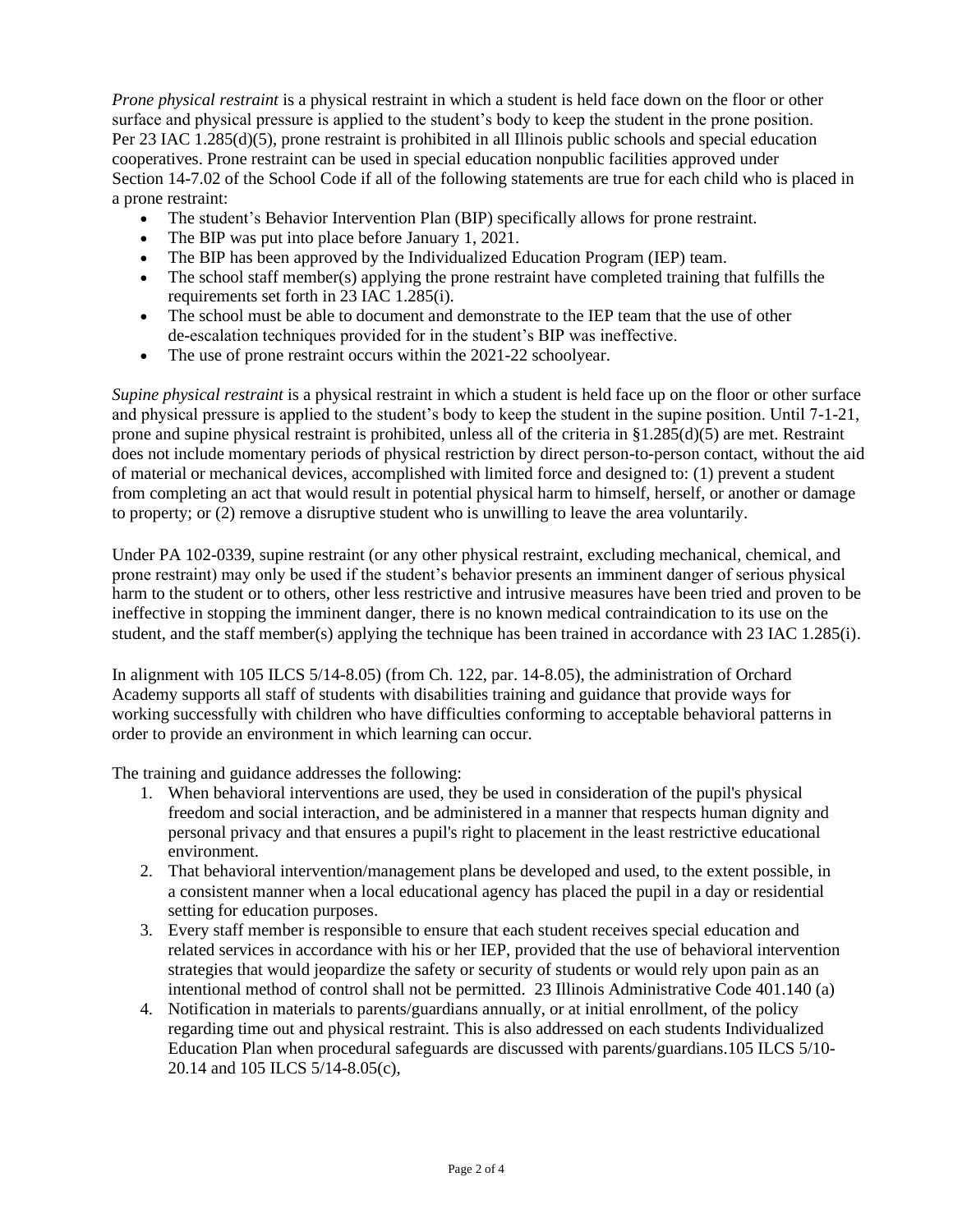The following notifications must occur after an incident of physical restraint, time out, or isolated time out, in accordance with 23 IAC  $1.285(g-h)$ :

- 1. The circumstances under which isolated time out or physical restraint will be applied are limited to maintaining a safe and orderly learning environment to the extent necessary to preserve the safety of the student and others. §1.280(j)(1). Orchard Academy has reviewed, will follow, be compliant, and adhere to regulations 23 IAC Section 1.285 (j)(1) of the School Code.
- 2. The ISBE rules are adopted as the school's written procedure to be followed by staff for the use of isolated time out or physical restraint.  $§1.280(i)(2)$ .
- 3. Staff members shall inform the Director and/or Principal whenever isolated time out or physical restraint is used and the Director and/or Principal shall maintain the documentation required according to Section 1.285. §1.280(j)(3).
- 4. The Director and/or Principal shall investigate and evaluate any incident that results in a serious injury as reported by the affected student, parent(s)/guardian(s), staff member, or other individual.  $$1.280(i)(4).$
- 5. The school must make a reasonable attempt to notify the student's parent or guardian on the same day the physical restraint, time out, or isolated time out is applied.
- 6. Within one business day after any use of physical restraint, timeout, or isolated timeout, the school district or other entity serving the student shall send the form to the student's parents or guardians.
- 7. A student's parent/guardian must be given the opportunity to have a meeting with school personnel to discuss an incident that occurs. School personnel must notify the parent/guardian as soon as possible, but no later than two days after the event. The meeting must be held within two school days of the parent/guardian request. This meeting timeline may only be extended at the request of the parent/guardian. Meeting members must include at least one school staff member who was involved in the event and at least one staff member who was not involved in the event. At the meeting, the parent/guardian must be given an opportunity to discuss the following:
	- a. The incident leading up to the physical restraint, isolated timeout, or timeout.
	- b. Actions taken by school personnel prior to putting the student in a physical restraint, isolated timeout, or time out.
	- c. What occurred during the physical restraint, isolated timeout, or timeout.
	- d. Any actions that were taken after the physical restraint, isolated timeout, or timeout.
- 8. An entity may not exclude a student from school because the meeting has not taken place, or the parent/guardian did not attend the meeting. If the parent/guardian does not meet with school staff, you must follow the following guidelines:
	- a. A summary of the meeting and any agreements or conclusions reached at the meeting must be documented in writing and become a part of the student's record. Copies of such documents must be provided to the parent/guardian even if the parent/guardian does not attend the meeting.
	- b. If a parent/guardian does not request a meeting within 10days of being notified about the incident or if the parent/guardian fails to attend the meeting, the school must record that information and document it in the student's school record.
	- c. No later than two school days after any use of physical restraint, timeout, or isolated timeout, the school district or other entity serving the student shall submit information about the incident to the State Superintendent via the Student Information System located in the ISBE Web Application Security data reporting system.
- 9. The Director and/or Principal shall compile a description of alternative strategies that will be implemented when determined advisable pursuant to Section 1.285(f)(4).
- 10. The Director or designee shall compile an annual review of the use of isolated time out or physical restraint. The Director and/or Principal shall report the following information to ISBE in order to facilitate the report's compilation:  $\S1.280(i)(5)$ .
	- a. The number of incidents involving the use of these interventions;
	- b. The location and duration of each incident;
	- c. Identification of the staff members who were involved;